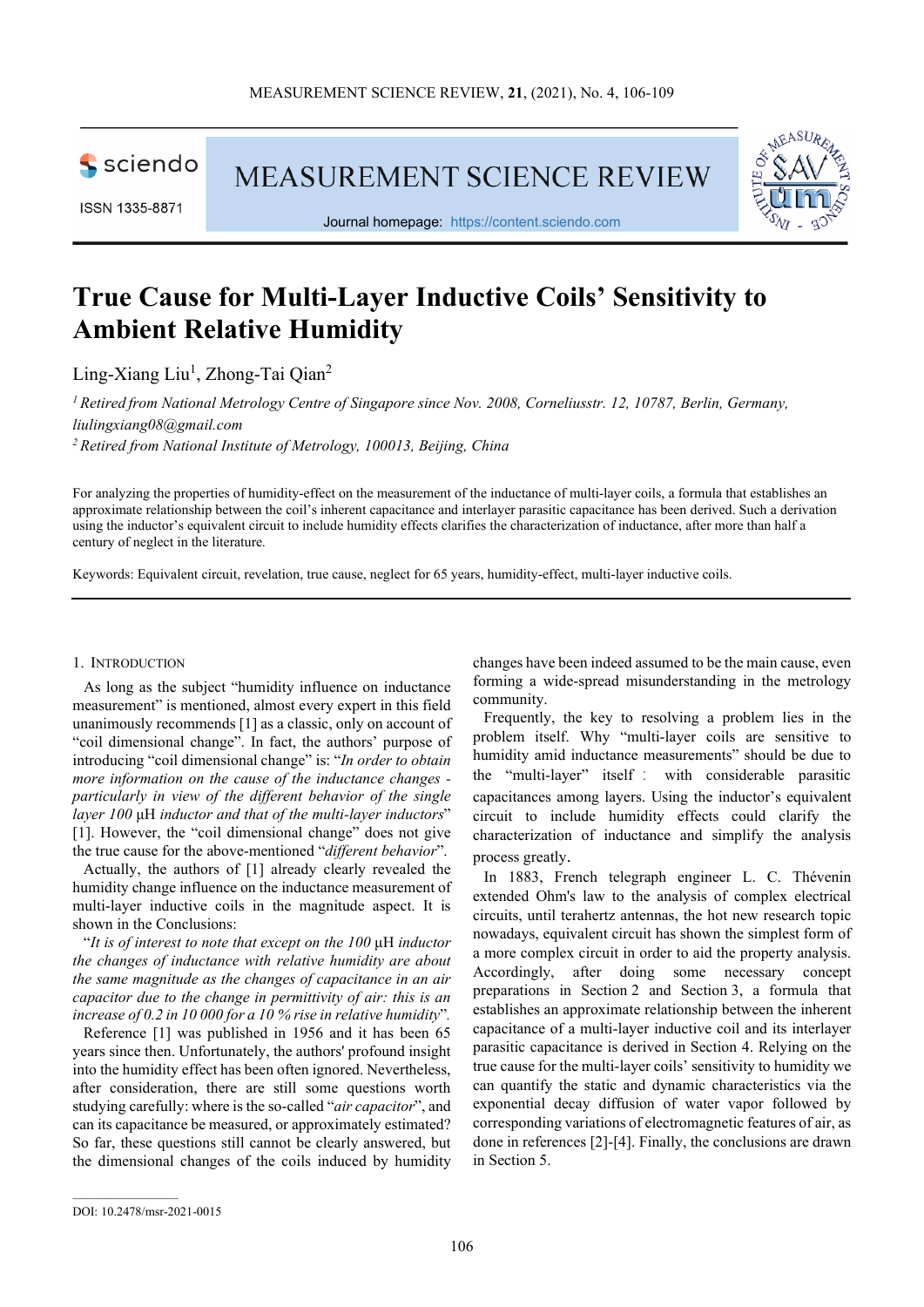2. EQUIVALENT CIRCUIT OF AN INDUCTOR WITH PARASITIC PARAMETER

References [2]-[4] illustrate the effects of varying humidity behaviors in several electromagnetic measurement situations. These references quantify the exponential decay diffusion of water vapor under varying electromagnetic conditions. Applying these analyses to inductance coils with parameters, Fig.1. shows an ordinarily adopted equivalent circuit of an inductor with parasitic parameters.



Fig.1. Equivalent circuit of an inductor with equivalent parasitic capacitance and equivalent leakage resistance.

In an ac inductance measurement at an angular frequency *ω*, the obtained effective inductance value *Leff* of the measured inductor is given by

$$
L_{eff} = L \frac{(1 - \omega^2 CL - C \frac{r^2}{L})}{(1 + \frac{r}{R} - \omega^2 CL)^2 + \omega^2 \left(\frac{L}{R} + rC\right)^2}
$$
(1)

where *L* is the inherent inductance, *C* the equivalent parasitic capacitance, *R* the equivalent leakage shunt resistance, and *r* the internal resistance of the measured inductor, as shown in Fig.1. Ignoring the high order and cross-function small quantities, *Leff* can be simplified as

$$
L_{\text{eff}} \approx L(1 + \omega^2 CL - \frac{2r}{R} - \frac{Cr^2}{L})
$$
 (2)

For a high inherent inductance value *L*, we have

$$
L_{\text{eff}} \approx L[1 + \omega^2 CL - \frac{2r}{R}] \tag{3}
$$

For a low inherent inductance, (2) can be simplified as

$$
L_{\text{eff}} \approx L[1 - \frac{Cr^2}{L} - \frac{2r}{R}] \tag{4}
$$

3. PARASITIC ADMITTANCE UNIFORMLY DISTRIBUTED BETWEEN TWO LAYERS OF WINDINGS, AND ITS EQUIVALENT ADMITTANCE

Regarding the external loops' characteristics of an *n*terminal network, when the network is passive and reciprocal, the actual parasitic admittances in this network can be equivalently substituted by *n*(*n*-1)/2 equivalent parasitic admittances, each of them being correspondingly connected between two outlet terminals. The most commonly used analysis objects are for  $n = 2, 3$ , or 4.

Now let us study two layers of windings, which are evenly wound on the same annular skeleton, and the distribution of each layer of windings is around the circumference of this ring, the beginning and the end are exactly at the same position around the circumference. There is an angle *α<sup>0</sup>* between the start-(end-) points of the two layers of windings. The total parasitic admittance uniformly distributed between the two layers of windings can be obtained to be  $Y_0$  after actual measurement or calculation. We outline this winding principle in Fig.2.a), and its equivalently converted parasitic admittance in Fig.2.b).



a) Parasitic admittance b) Equivalent admittance between distribution two layers of windings

Fig.2. Parasitic admittance uniformly distributed between two layers of windings, and its equivalent admittance.

As shown in [5], [6], the conversion results are

$$
\Delta_{ab} Y_1 = \Delta_{ab} Y_2 = -\frac{Y_0}{6}
$$
  
\n
$$
\Delta_{ab} Y_{12} = \Delta_{ab} Y_{12}^* = Y_0 \left[ \frac{1}{3} - \frac{\alpha_0 (1 - \alpha_0)}{2} \right]
$$
  
\n
$$
\Delta_{ab} Y_{12} = \Delta_{ab} Y_{12^*} = Y_0 \left[ \frac{1}{6} + \frac{\alpha_0 (1 - \alpha_0)}{2} \right]
$$
 (5)

4. ESTABLISHING AN APPROXIMATE RELATIONSHIP BETWEEN INHERENT CAPACITANCE AND INTERLAYER PARASITIC CAPACITANCE OF A MULTI-LAYER COIL

When a coil is made up of two layers of windings in series, its inherent capacitive admittance *Y* can be obtained from the total interlayer parasitic admittance  $Y_0$ , as illustrated in Fig.3.

By means of the equivalent parasitic admittance conversion described in the previous section, we can obtain the inherent capacitive admittance *Y* from the total parasitic admittance *Y0*. Considering in this case two layers of windings in series, *i.e.*  $\alpha_0 = 0$ , as shown in Fig.3., *Y* will be *Y<sub>0</sub>* /4.

For multi-layer coils (layers  $\geq$  2), Fig.4. shows the schematic cross-sectional view and the parasitic interlayer capacitive admittances for the calculation.

As an example, Table 1. has listed the calculation results of the equivalent parasitic admittance converted to the two outlets for the number of winding layers up to 8. For more layers, it can be calculated using ordinary admittance seriesparallel formulas as well.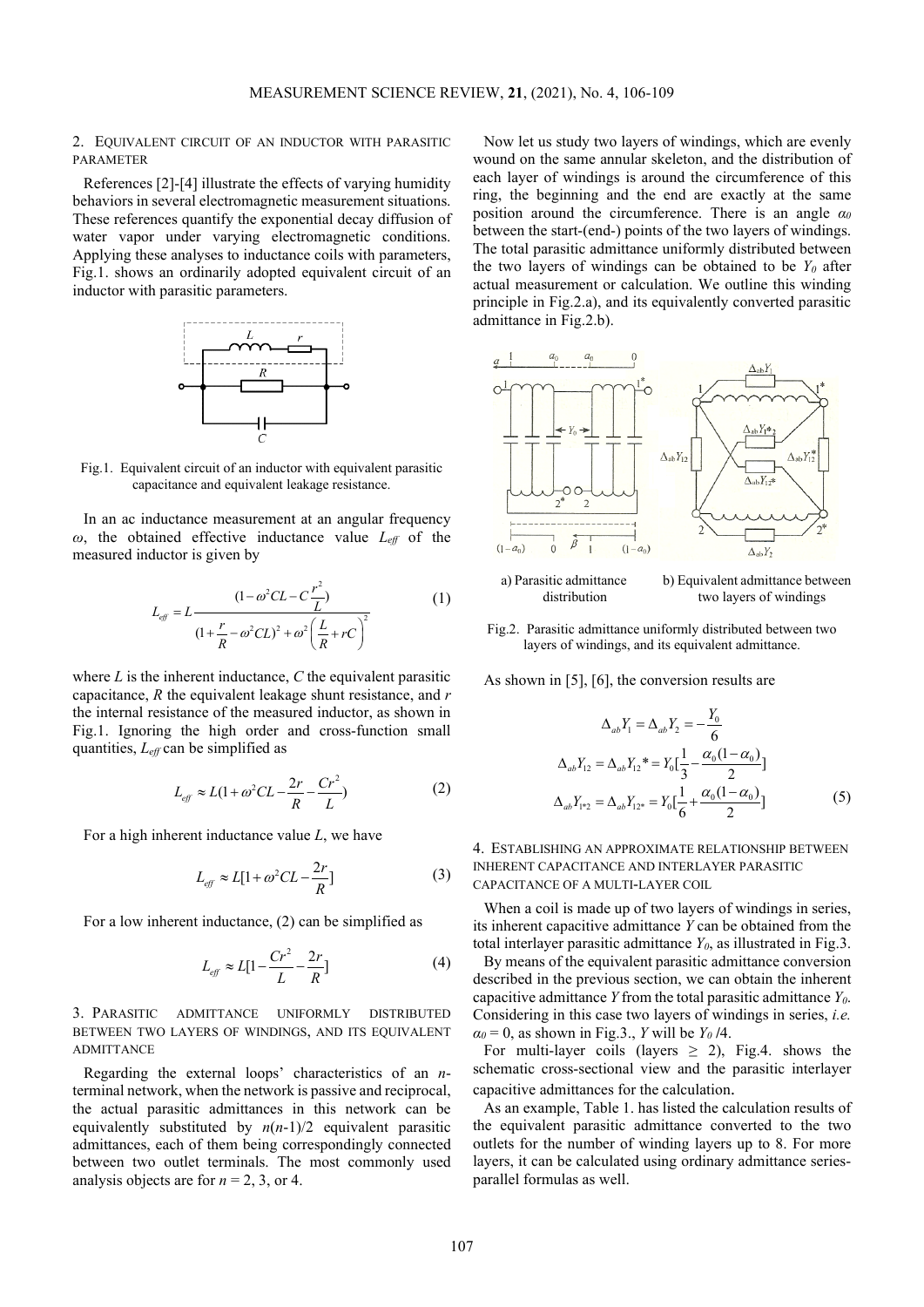#### MEASUREMENT SCIENCE REVIEW, **21**, (2021), No. 4, 106-109



Fig.3. Derivation of inherent capacitive admittance *Y* from total interlayer parasitic admittance *Y0* for a coil with two layers of windings in series via equivalent parasitic admittance conversion.



Fig.4. Schematic cross-sectional view of multi-layer coil and parasitic interlayer capacitive admittances (indicated by black solid circles) for calculation.

Table 1. Calculation results of the equivalent parasitic admittance converted to the two outlets of multi-layer coil (layers up to 8).

| Layers         | Equivalent parasitic admittance converted to the two outlets                                       |
|----------------|----------------------------------------------------------------------------------------------------|
| 2              | $Y_0/4$                                                                                            |
| $\mathcal{R}$  | $Y_0/5 + Y_1/4$                                                                                    |
| $\overline{4}$ | $Y_0/6 + Y_1/4 + Y_2/4$                                                                            |
| $\sqrt{2}$     | $Y_0$ / 7 + 9 $Y_1$ / 40 + 2 $Y_2$ / 7 + $Y_3$ / 4                                                 |
| 6              | $Y_0$ / 8 + 9 $Y_1$ / 44 + 3 $Y_2$ / 11 + 5 $Y_3$ / 16 + $Y_4$ / 4                                 |
|                | $Y_0$ / 9 + 9 $Y_1$ / 48 + 12 $Y_2$ / 47 + 15 $Y_3$ / 47 + $Y_4$ / 3 + $Y_5$ / 4                   |
| 8              | $Y_0$ / 10 + 9 $Y_1$ / 52 + 6 $Y_2$ / 25 + 5 $Y_3$ / 16 + 18 $Y_4$ / 52 + 7 $Y_5$ / 20 + $Y_6$ / 4 |

It can be clearly seen from Table 1. that as the number of layers increases, the coefficients in front of  $Y_0$  and  $Y_1$  are both less than 1/4, and the attenuations are relatively smaller. However, for the coefficients in front of *Y3*, *Y4,* and *Y5*, all become larger than 1/4 and with relatively larger increments. The coefficient in front of  $Y_2$  seems to be transitional, that is, it initially increases more than 1/4, then diminishes, and afterwards is even less than 1/4. If the number of layers is > 8 such as up to 15, 20, or 30, *etc*., the so-called "transitional" coefficient may appear in front of *Y3*, *Y4*, or *Y5*, *etc*. In Table 1, this potential trend has already emerged. Therefore, no matter how many layers ( $\geq$ 2), using *Y<sub>0</sub>*/4 as the value of the parasitic capacitive admittance equivalent to the two outlets of a multi-layer inductor can approximate the sum of parasitic capacitive admittance terms with variable coefficients for different layers, as shown in Table 1.

Meanwhile, no matter how many layers  $(\geq 2)$ , this also means

$$
C \approx \frac{C_0}{4} \tag{6}
$$

where *C* is the equivalent parasitic capacitance referred to the two outlets of a multi-layer inductor as shown in Fig.1., and  $C_0$  is an often-measurable interlayer capacitance between two adjacent layers as illustrated at the top of Fig.4. (by black solid circles).

Thus, no matter how many layers  $(\geq 2)$ , the value of C should be considerable. This is because  $C_0$  is like the capacitance of a typical air plate capacitor, *Cair-plate* =*εS* **/** *d*, here the plate area *S* is large, *d* as the distance between the two plates is very small, and the humidity effect depends mainly on  $\varepsilon$ , the permittivity of air. Often the value of  $C_0$  can be measured, calculated, and estimated, with an acceptable accuracy, at any frequency within low-frequency range, and easy to do so.

Obviously, based on (6) the appearance described in the Conclusions of [1] can be clearly explained: regarding the response to humidity change amid measuring the inductance of a multi-layer inductive coil, the considerably large  $C_0$  value makes the *C*–related terms in (2), (3), or (4) decisive. The formula (6) derived in view of equivalent circuit not only lets